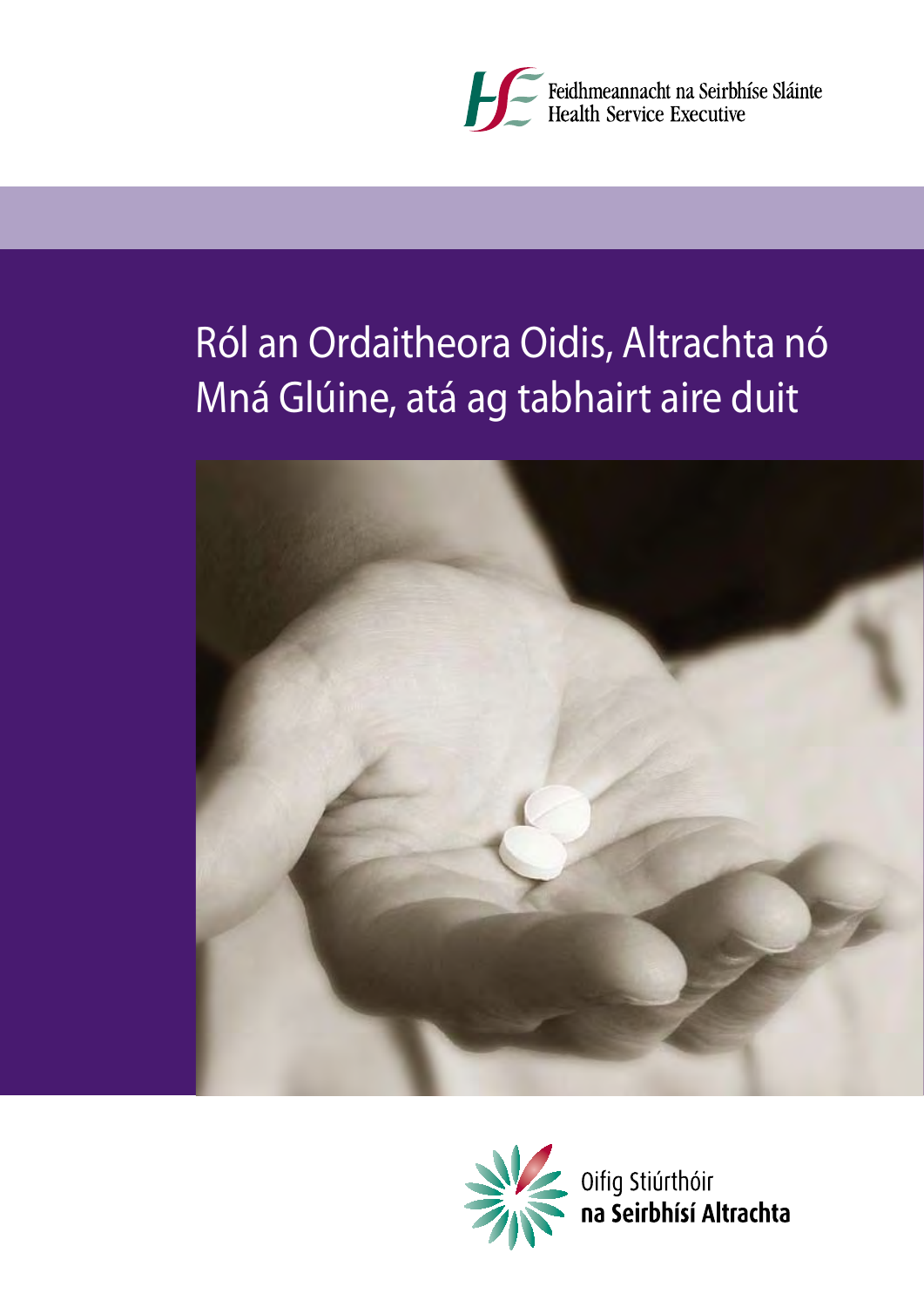# **Bileog eolais othair agus Úsáideoirí Seirbhíse**

# **Réamhrá**

De bharr athruithe a thug Rialtas na hÉireann isteach i mí Bealtaine 2007 is féidir le gach altra agus bean glúine tabhairt faoi chúrsa oideachais a ullmhóidh iad le hoideas a scríobh le haghaidh drugaí áirithe. Roimhe seo, ní fhéadfadh éinne oideas a scríobh ach amháin Dochtúirí, Fiaclóirí nó Tréidlianna.

Tá eolas faoin bhforbairt seo, sa mbileog seo.

## **Ceist 1: Céard is ciall le haltra agus bean glúine a bheith ag scríobh oideas?**

 Is féidir le roinnt altraí agus mná glúine cláraithe a bhfuil cáilíochtaí ar leith acu oideas a scríobh anois i leith réimse drugaí aontaithe de bharr athrú sa dlí. Tháinig an córas nua i bhfeidhm i mí Bealtaine 2007 agus dá bharr beidh altraí agus mná glúine ábalta seirbhís níos iomláine a chur ar fáil ná mar a bhí cheana.

#### **Ceist 2: Cén t-ainm a thugtar ar an ordaitheoir oidis altrachta nó mná glúine?**

 Tugtar Ordaitheoir Altrachta Cláraithe ar altra nó bean glúine a bhfuil cead acu ordú oidis a scríobh. (RNP).

# **Ceist 3: An féidir le gach altra agus bean glúine oideas a scríobh?**

Ní féidir.

Ní féidir le haltra nó le bean glúine oideas a scríobh ach amháin iad siúd

- **·** a thuill pas sa chúrsa coláiste i scríobh oidis d'altraí/ do mhná glúine
- **·** A bhfuil níos mó ná trí bliana de thaithí altrachta nó mná glúine acu
- **·** atá cláraithe leis an mBord Altranais mar Ordaitheoir cláraithe Altrachta

# **Ceist 4: Cad iad na drugaí a bhfuil cead ag an altra nó ag an mbean glúine oideas a scríobh ina leith?**

 Is féidir leis an altra nó leis an mbean glúine oideas a scríobh i leith drugaí a bhaineann lena réimse oibre amháin. Aontaítear liosta na ndrugaí idir an altra nó an bhean glúine, a bhfostaitheoir agus do dhochtúir.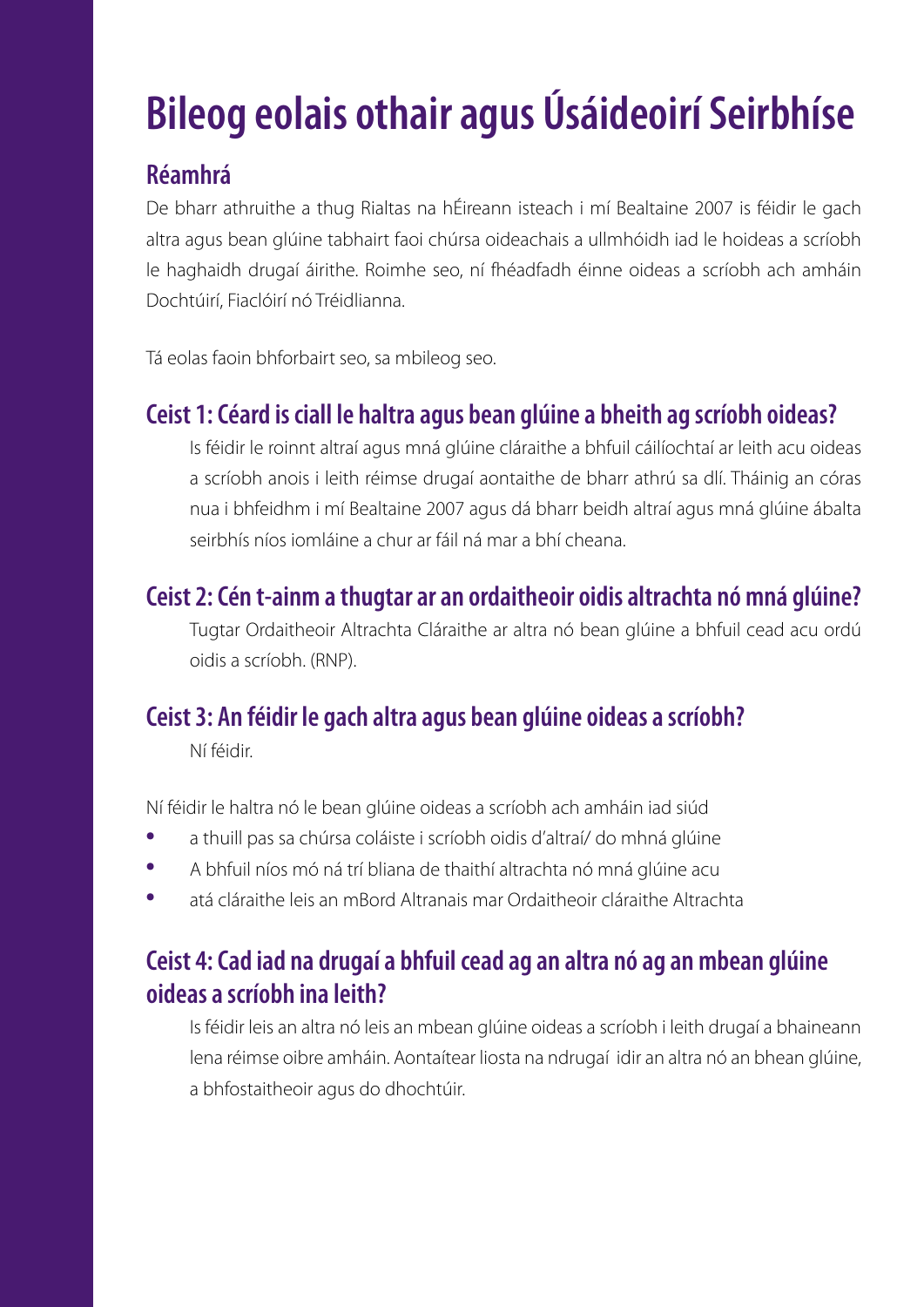

### **Ceist 5: Cén bhuntáiste atá ann domsa?**

 Beidh an altra nó an bhean glúine in ann oideas a scríobh láithreach agus d'fhéadfadh sé seo an t-am a mbeidh tú ag fanacht le tosú ar an gcúrsa leighis a laghdú.

## **Ceist 6: Céard is féidir liomsa a dhéanamh?**

 Déan cinnte de go dtugann tú na cógais atá á dtógáil agat faoi láthair leat, nuair a théann tú go dtí an ospidéal nó an clinic agus beidh an altra nó an bhean glúine ábalta do riachtanais a mheas agus aon athrú i do chóireáil a mhíniú duit.

# **Ceist 7: Cén chaoi a mbeidh a fhios agam go bhfuil an altra nó an bhean glúine ábalta oideas a scríobh?**

Coinníonn an Bord Altranais taifead oifigiúil de gach RNP. Is féidir leat a dheimhniú go bhfuil altra nó bean glúine ainmnithe mar Ordaitheoir Cógais Altrachta cláraithe trí:

- **·** glaoch a chur ar ionad glaonna an Bhoird Altranais ag 1890 200116
- **·** breathnú ar an suíomh www.nursingboard.ie agus cliceáil ar na nodanna 'check the register', ar bharr an leathanaigh baile agus ansin lean na treoracha.

#### **Ceist 8: Cá bhfuil níos mó eolais le fáil?**

 Má bhíonn tuilleadh eolais uait faoi aon rud nó muna bhfuil tú sásta faoi aon rud is féidir leat labhairt leis an bhfoireann altrachta, dochtúirí, cógaiseoirí nó ball foirne eile a chabhróidh leat.

Is féidir eolas a fháil freisin ar na suímh idirlíon seo a leanas:

- Feidhmeannacht na Seirbhíse Sláinte, www.hse.ie
- An Bord Altranais, www.nursingboard.ie